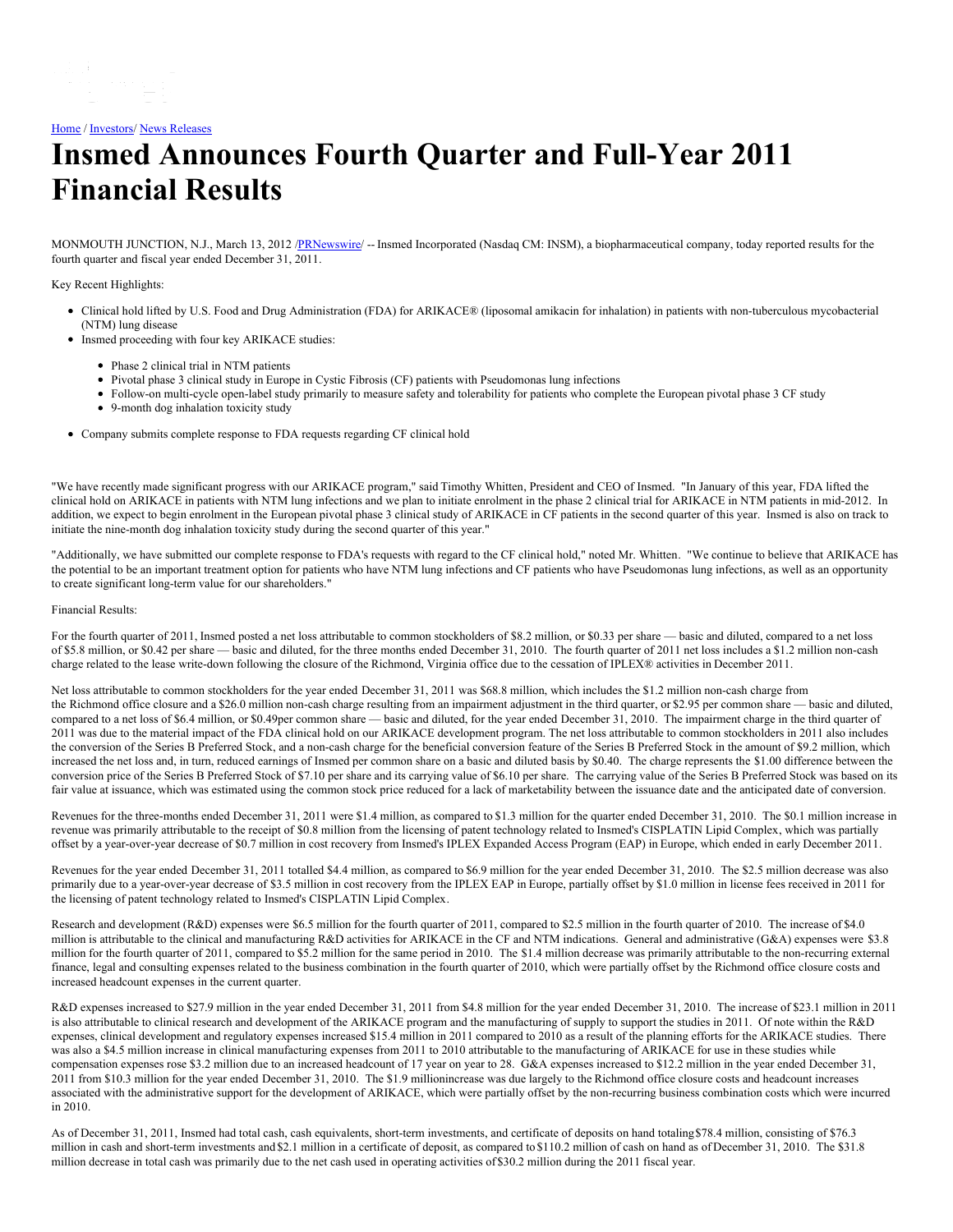#### Conference Call

To participate in today's live conference call at 8:30 AM ET, please dial 800-798-2864 (U.S. callers) or 617-614-6206 (international), and provide passcode 48373405. A live webcast of the call will also be available at: <http://www.media-server.com/m/p/xfhdp2ne>. Please allow extra time prior to the webcast to register, download and install any necessary audio software. The webcast will be archived for 30 days, and a telephone replay of the call will be available for seven days, beginning at 10:30 AM ET on March 13th, at 888-286-8010 (U.S. callers) or 617-801-6888 (international), using passcode 11615475.

#### About Insmed

Insmed Incorporated is a biopharmaceutical company focused on the development of innovative inhaled pharmaceuticals for the site-specific treatment of serious lung diseases. Insmed's primary focus is on the development of inhaled antibiotic therapy delivered via proprietary advanced liposomal pulmonary technology in areas of high unmet need. For more information, please visit [http://www.insmed.com](http://www.insmed.com/).

#### Forward-Looking Statements

This release contains forward-looking statements which are made pursuant to provisions of Section 21E of the Securities Exchange Act of 1934. Investors are cautioned that such statements in this release, including statements relating to our financial position, results of operations, the status and the results of preclinical studies and clinical trials and preclinical and clinical data described herein, the timing of and costs associated with pre-clinical studies and clinical trials, the development of our products, and the business strategies, plans and objectives of management, constitute forward-looking statements which involve risks and uncertainties that could cause actual results to differ materially from those anticipated by the forward-looking statements. Our results may be affected by such factors as the receipt and timing of FDA and other regulatory reviews and approvals, if at all, competitive developments affecting our product development, delays in product development or clinical trials, and patent disputes involving currently developing products. The risks and uncertainties include, without limitation, we may experience unexpected regulatory actions, delays or requests, our future clinical trials may not be successful, we may be unsuccessful in developing our product candidates or receiving necessary regulatory approvals, we may experience delays in our product development or clinical trials, our product candidates may not prove to be commercially successful, our expenses may be higher than anticipated and other risks and challenges detailed in our filings with the U.S. Securities and Exchange Commission, including our Annual Report on Form 10-K for the year ended December 31, 2011. Investors are cautioned not to place undue reliance on any forward-looking statements which speak only as of the date of this release. We undertake no obligation to publicly release the results of any revisions to these forward-looking statements that may be made to reflect events or circumstances that occur after the date of this release or to reflect the occurrence of unanticipated events.

Investor Relations Contact: Brian Ritchie — FTI Consulting 212-850-5683 [brian.ritchie@fticonsulting.com](mailto:brian.ritchie@fticonsulting.com)

Media Contact: Irma Gomez-Dib — FTI Consulting 212-850-5761 [irma.gomez-dib@fticonsulting.com](mailto:irma.gomez-dib@fticonsulting.com)